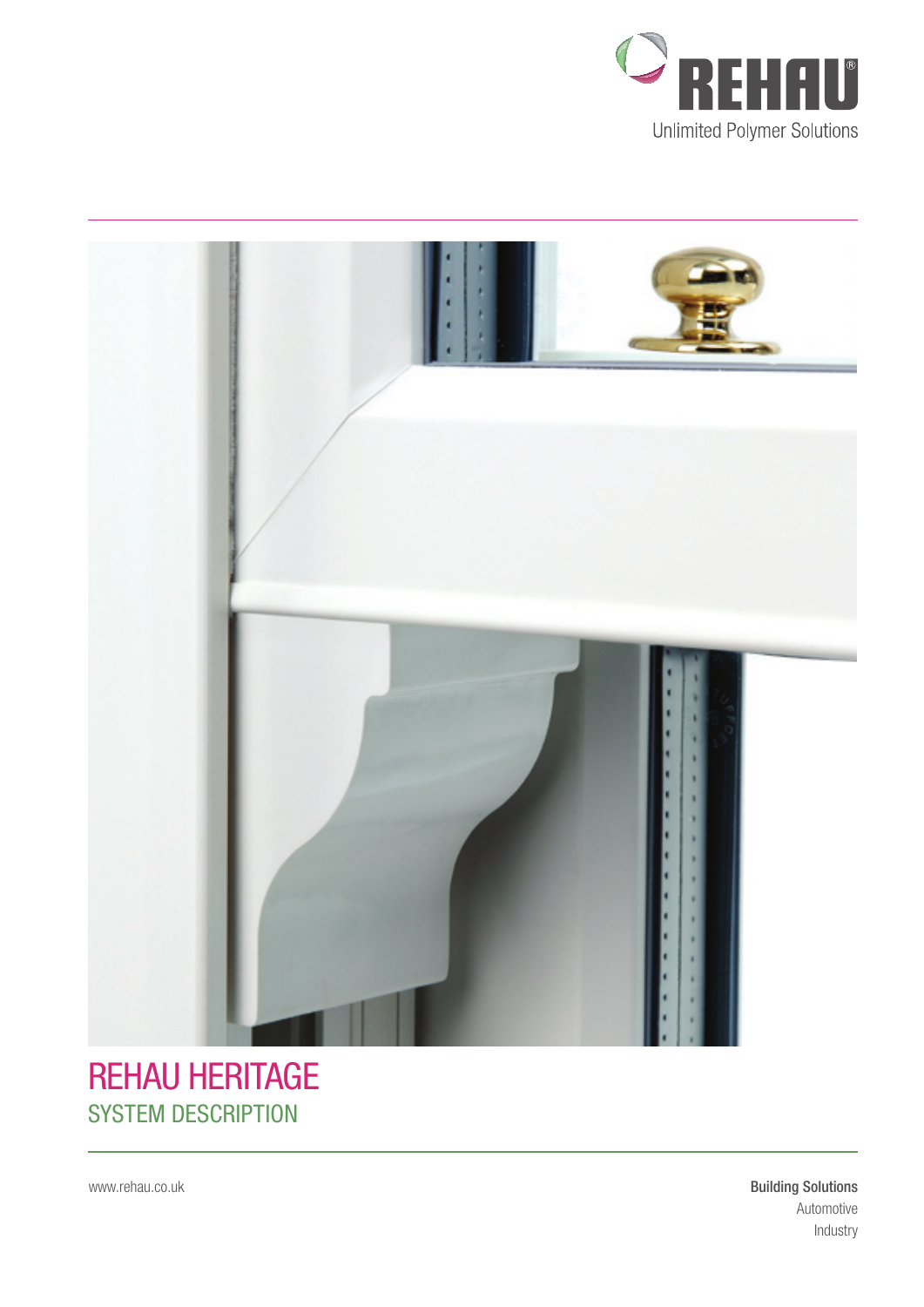#### 1. Introduction

REHAU Heritage is the brand name for a particular group of REHAU PVC-U window and door extruded profiles and other components collectively known as the Window 'System'.

The word 'System' describes that the individual profiles and components have been designed in such a way as to be capable of being used with each other in different combinations to make a variety of window styles in different sizes.

REHAU Ltd. Is the 'System' designer and produces and sells the PVC-U extrusion profiles. Other components of the system such as plastic mouldings, steel reinforcements and gaskets are designed and sold by REHAU but not necessarily made by REHAU.

Please note that REHAU Ltd. is not the window designer, manufacturer or installer. These functions are in the hands of the independent window fabrication and installation companies who purchase their components from REHAU Ltd., or each other.

However, as the system designer, REHAU has created manufacturing guidelines, reinforcement guidelines, recommended maximum sizes, recommended installation procedures – all in an attempt to ensure that the fabrication companies manufacture and install finished products, incorporating REHAU components, that are safe and perform well in use. In most instances safety and performance criteria are taken from national standards e.g. BSI. Please see the appropriate Technical Manual for details.

REHAU would therefore like to point out that because of the differing conditions and requirements of individual sites, it is the responsibility of the window designer, fabricator and installer to check the suitability of REHAU Heritage components used.





1 Chamfered external and sculptured internal details add to the system's authenticity.

2 The traditional design detail found throughout the REHAU Heritage system is encapsulated by the specific styling of the sash horn mouldings.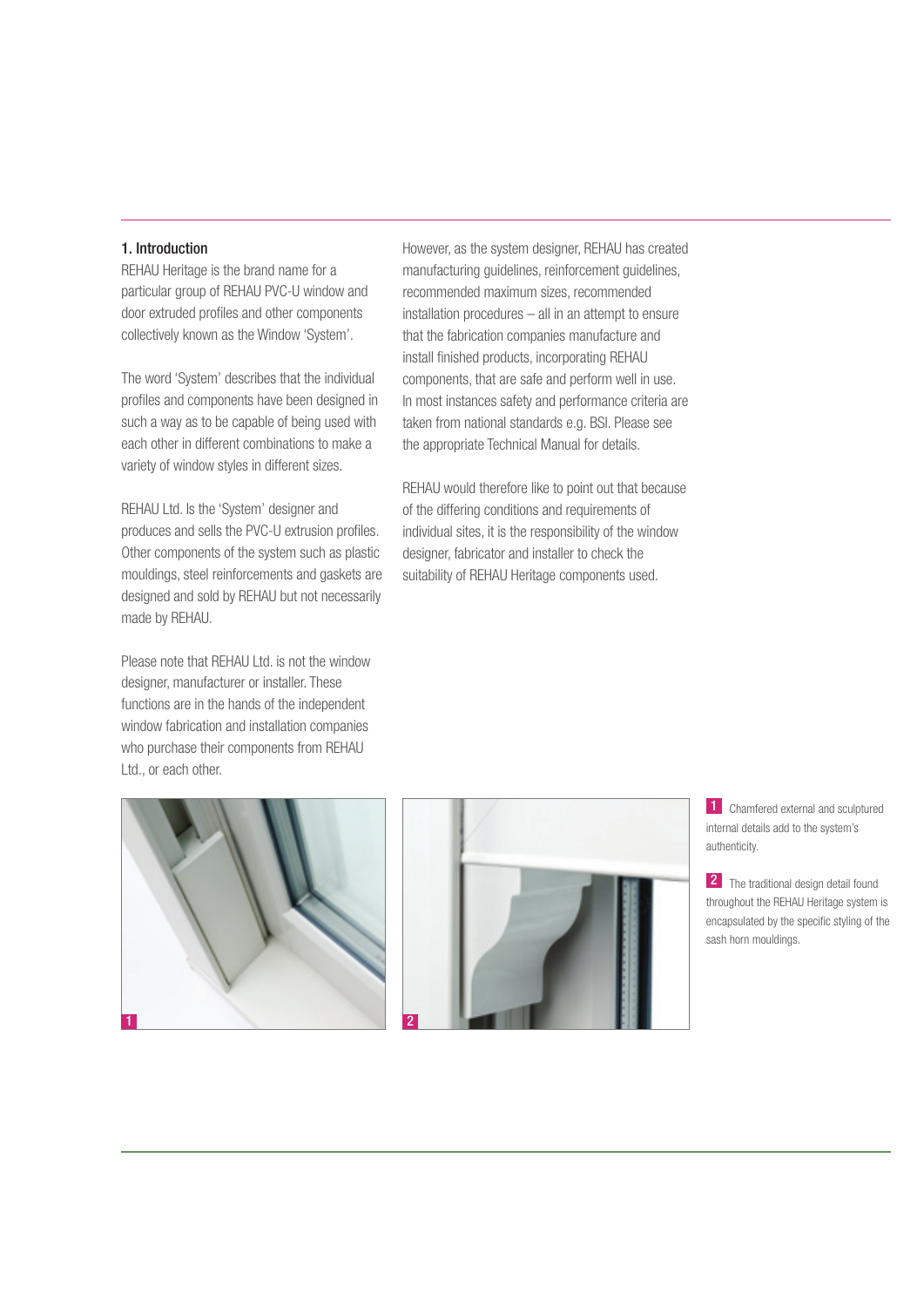# REHAU Heritage Vertical Slider SYSTEM DESCRIPTION

THE FUTURE OF TRADITION

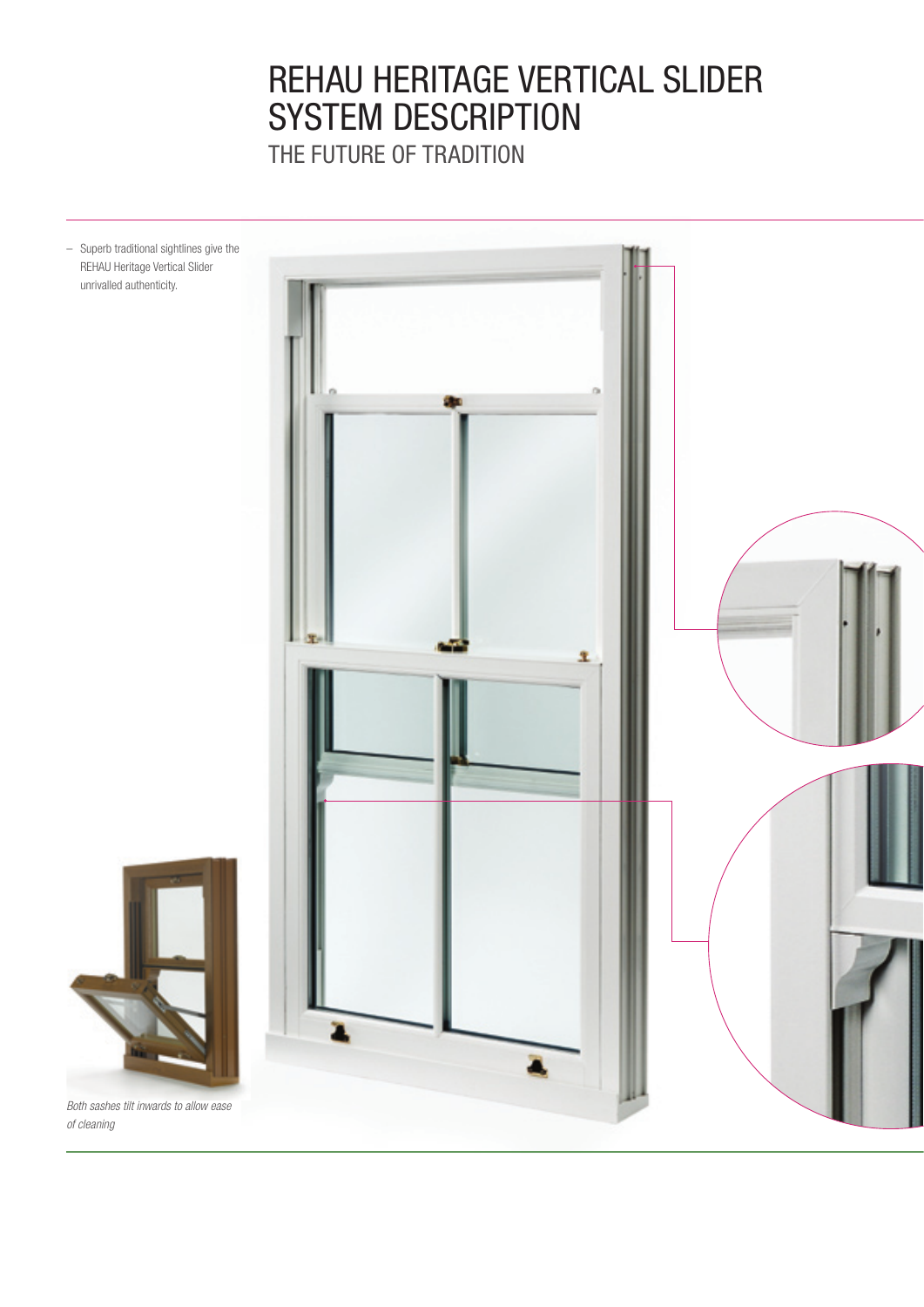#### 2. General Description and Features Simple Construction

Two sashes built into the frame that can slide in opposing directions and will remain in any desired position. The sub-frame, which makes up 3 sides of the window (most popular configuration), is welded at the top two corners and mechanically joined at the bottom with a sill by means of screws. The sill is sealed off at each end with an end cap to prevent water ingress into the walls of the property. The subframe can also be an all welded construction with a clip-in sill. This detail is used in installations where stone sills are present.

#### Cutting Edge Profile Design

The three chambered sash profiles are designed with two front chambers to achieve good heat insulation characteristics and allow isolated drainage. The third chamber, allows the fitting of efficiently, designed reinforcement sections.

#### Seals

Each window frame contains six weather seal locator grooves, which allow for the insertion of seals between sash and frame. This creates an excellent barrier against both water and air ingress. In order to protect the brush seals against dirt and driving rain from the outside, the sub-frame is stepped twice. Furthermore, the concealed edges of the sashes provide an outstanding insulation factor.



– Together with the traditional detailing, the system's thermal, structural, weather and security performance allow the replacement of deteriorated sash windows with a modern day equivalent.

#### **Fittings**

A wide variety of standard hardware fittings may be used (please see your chosen hardware supplier for full details), as the REHAU Heritage system has been designed to accommodate as wide a range as possible so that all hardware requirements can be covered without limitation. Steel reinforced sliding latches allow the sashes to be tilted inwards to enable the window to be cleaned from the inside of the property and this facility is concealed for aesthetic and safety reasons. These can be locked off if desired to prevent unauthorised tilting of the sash. Standard balances of 14mm or 19mm diameter may be used with the REHAU Heritage system. It is also possible to fix all hardware into a specially designed steel or aluminium section for increased performance.

#### 3. System Summary

- Stepped frame with either mechanically jointed sill or fully welded options
- Supplementary profiles and seals, including Georgian Bars.
- A comprehensive range of additional profiles from the REHAU Tritec 60mm casement system allow for easy and versatile installation options
- Optional Heritage style horn replicates traditional timber aesthetics – patented design
- A contemporary window style is also available with the use of glazing bead profiles from the REHAU Tritec 60mm casement system.

#### 4. Sash Options

Heritage applications – 3 sash profiles which replicate the traditional putty line chamfer externally and a sculptured joinery detail on the glazing bead to the inside. Traditional timber aesthetics can be replicated by combining sight lines of 42mm, 52mm or 62mm with the 75mm Heritage Deep Bottom Rail. The 10mm incrementally stepped sash profiles allow for equal glazing sight lines to run from top to bottom sash, which creates an aesthetically pleasing finished product.

#### 5. Colour

- The main profiles are extruded to REHAU's own white colour reference 159. All gaskets and low-level co-extruded profiles are available in an aesthetically pleasing 'Silver' colour as standard, to match with the Aluminium spacer bar within standard sealed units. Also White and Black gasketry are available as standard with all it's associated
- Additionally, REHAU Heritage can receive the REHAU Acryl II colour coating giving a total of more than 150 RAL colours.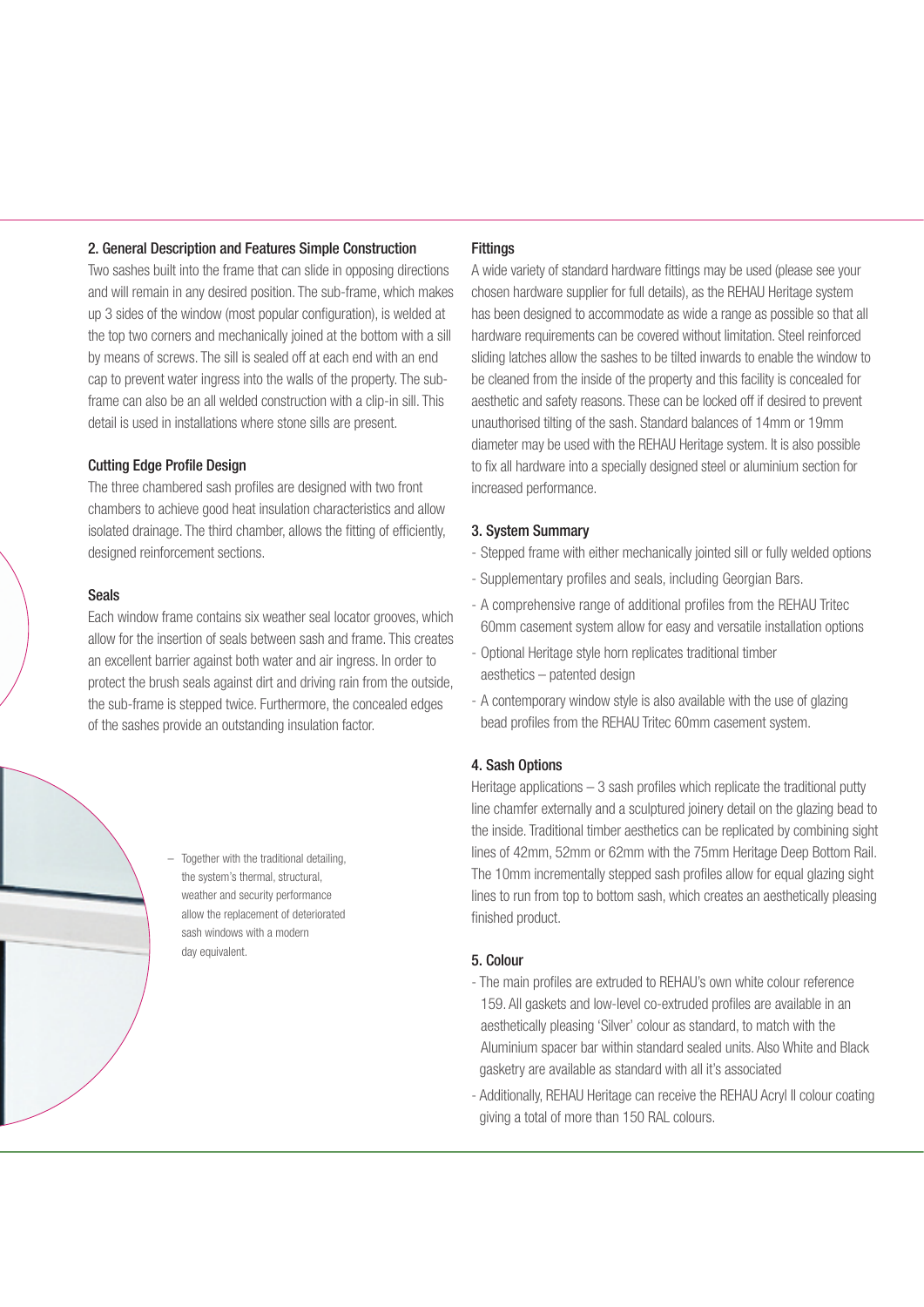

- Laminated profiles are available in Rosewood on Brown base profile and Golden Oak on Acorn base as standard. Non-standard colour options are available on request. Please contact your Regional Sales Office for further information.

#### 6. Maximum Sizes

The maximum sizes for the REHAU Heritage system are contained within the Manufacturing Recommendations and are broken down into easy to use tables and vary dependent on the exposure category of the location of installation.

#### Full details and guidance are available from REHAU Sales Offices.

#### 7. Areas of Application

The REHAU Heritage Vertical Slider is designed to be used in homes and prestige installations, both newly built or in refurbishment of older buildings. It is of particular interest to those engaged in the renovation of historical or listed buildings. The introduction of the Heritage sash profiles followed extensive consultation and research with conservation bodies and housing associations.

#### 8. Material

REHAU PVC-U extruded profiles are made from REHAU's own recipe of window grade PVC-U called RAU PVC 1406 which it developed and has used with great success in all of its European window and door systems for over 25 years. However, the suitability of this material for use in windows and doors outside of the UK should be checked with REHAU.

#### 9. REHAU Heritage System Performance

Where applicable the REHAU Heritage window assemblies have undergone physical performance validation testing for:

- Main profiles extruded to BS EN 12608:2003 as indicated within approved profile list and licensed under the REHAU Kitemark KM 13358
- Manufactures of the REHAU Heritage Vertical Slider system will be able to gain quicker accreditation to BS 7412 under REHAU Kitemark License agreement
- Classification for weathertightness and guidance on selection and specification tested within accordance to BS 6375-1
- Tested and accredited to meet enhanced security performance requirements within BS7950
- Thermal Performance BFRC 'B' Rating achieved
- Acoustic Performance it is largely dependant on type glazing unit however it can be expected for a standard REHAU Heritage to achieve min - 32dB.

#### 10. Technical Notes for Fabricators

- a) The mechanically jointed sill and frame allow optional drainage without the specific need for special routing operations.
- b) The stepped frame ensures a window that is not only reliable but also offers excellent insulation, whilst having aesthetically pleasing sight lines.
- c) The triple brush seals included in the outerframe create an excellent barrier against water and air.
- d) There is a high-performance closed cell polyethylene seal between the outerframe and sill to prevent water ingress into the property's brickwork.
- e) Standard glazing unit sizes of 24mm and 28mm can be accommodated within the system sash profiles as standard.
- f) The glazing beads are clipped into the sash along their entire length, and have co-extruded low-level gaskets. In addition to the Heritage styled sculptured glazing beads, square edged aluminium beads are also available which allow for easy fixing of the lock keep and a more secure fixing for increased security.
- g) REHAU standard supplementary profiles and Georgian Bars are compatible with this system.